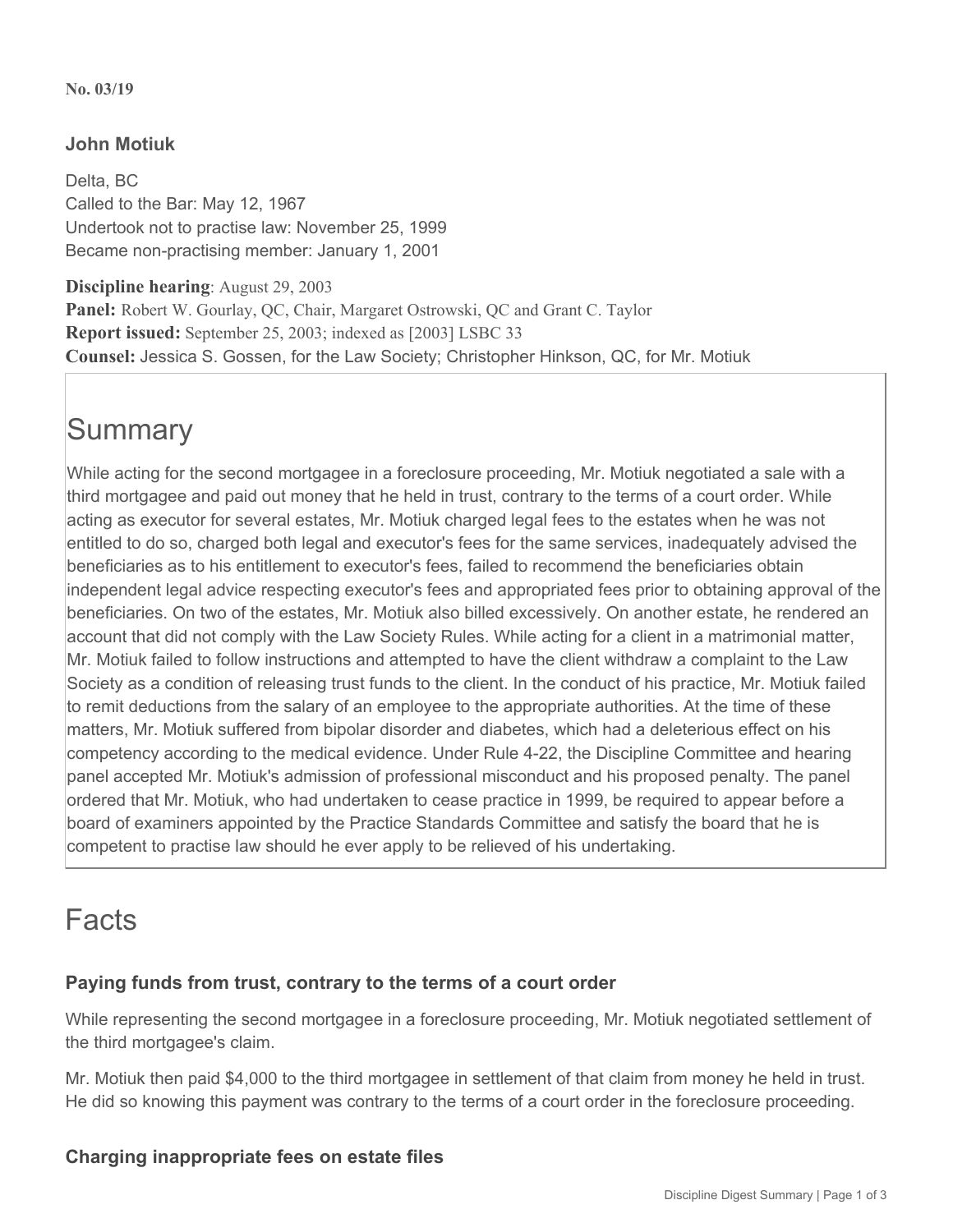While acting as the executor for several estates, Mr. Motiuk:

· charged legal fees to the estates when he knew or ought to have known he was not entitled to do so;

· charged both legal and executor's fees for the same services when he knew he was not entitled to do so;

· inadequately advised the beneficiaries as to his entitlement to charge for executor's fees;

· failed to advise the beneficiaries to obtain independent legal advice before agreeing to payment of executor's fees; and

· appropriated executor's fees prior to obtaining approval of the beneficiaries, which approval was not properly obtained, if at all.

On two of the estates, Mr. Motiuk also billed excessively by:

· billing executor's fees based on an inflated gross value of the estate;

· billing executor's fees at a higher percentage than could be justified, given the simplicity of the estate; and

· billing legal fees based on a percentage of the gross value of the estate, which amount was unjustified given the simplicity of the estate.

On yet another estate, he charged legal fees based on a gross value of the estate, which amount was excessive, given the simplicity of the estate, and charged both legal and executor's fees for the same services when knew he was not entitled to do so.

# **Failing to follow client instructions and improperly withholding funds**

While representing a client in a matrimonial matter, Mr. Motiuk failed to follow the client's instructions. He also improperly withheld trust funds owed to the client in an attempt to have the client agree to withdraw a complaint to the Law Society as a condition of releasing the funds.

## **Failing to remit employee deductions**

After taking deductions from the salary of his employee, Mr. Motiuk failed to remit the money to the appropriate authorities.

\* \* \*

On November 25, 1999 a hearing was held to determine whether Mr. Motiuk should be suspended from practice on an interim basis pending the disposition of a citation against him. At that time, Mr. Motiuk gave an undertaking to the Law Society to cease practising law. He became a non-practising member of the Society on January 1, 2001.

## **Admission and penalty**

Pursuant to Law Society Rule 4-22, Mr. Motiuk admitted that his conduct in these matters constituted